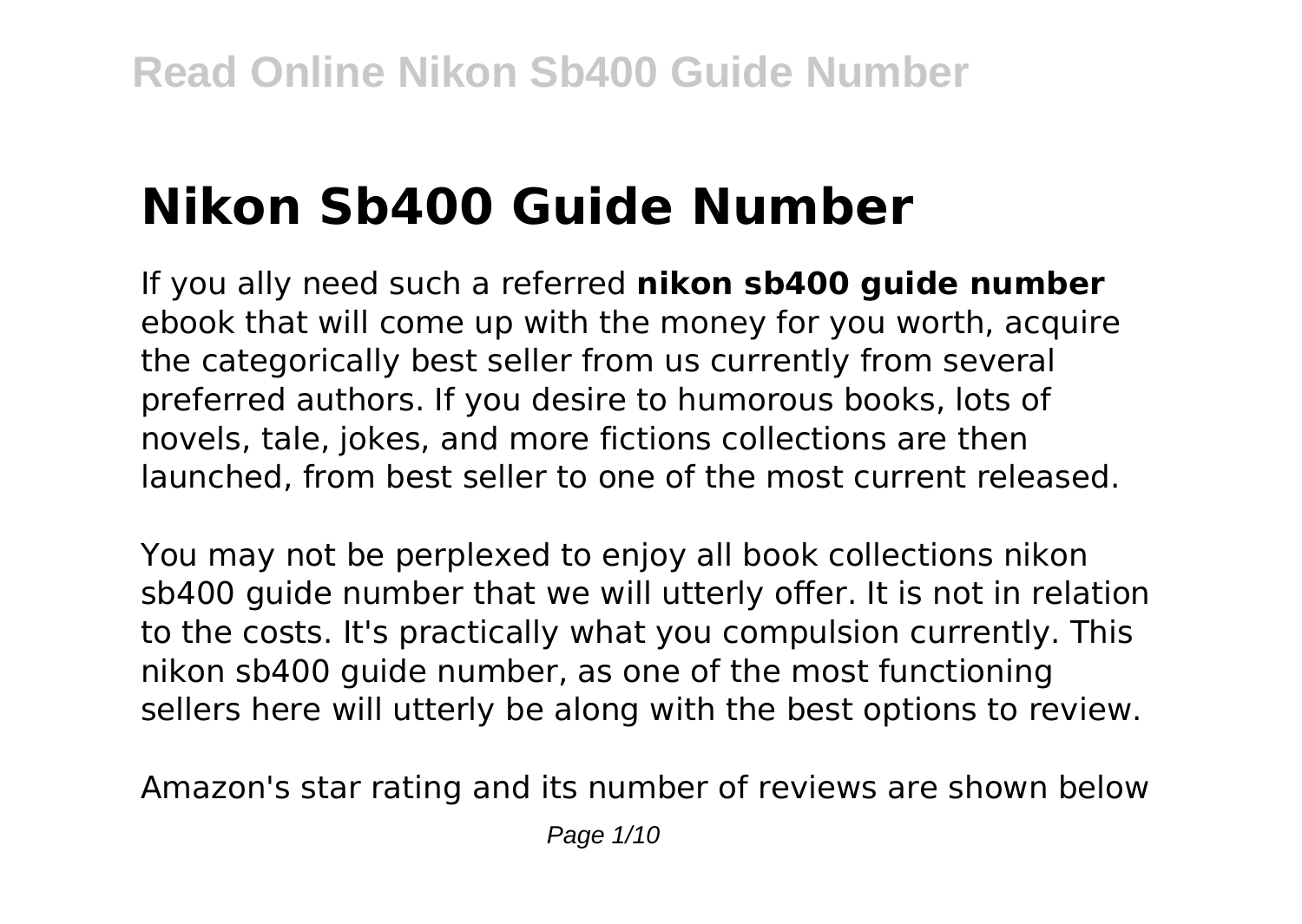each book, along with the cover image and description. You can browse the past day's free books as well but you must create an account before downloading anything. A free account also gives you access to email alerts in all the genres you choose.

#### **Nikon Sb400 Guide Number**

Guide number: 30 [ISO 200, m, 20°C] Angle of coverage: 18mm (with Nikon-DX format cameras), 27mm (with Nikon F6) Depending on the camera in use, the following flash modes are available: Slow Sync, Red-eye Reduction, Red-eye Reduction with Slow Sync, Rear-curtain Sync, FV Lock, exposure compensation, M \* (manual)

#### **Nikon | Imaging Products | SB-400**

Guide Number 21 m/69 ft. (at ISO 100, 18mm zoom-head position, 20°C/68°F) to 30 m/98.4 ft. (at ISO 200, 18mm zoomhead position, 20°C/68°F) Electronic Construction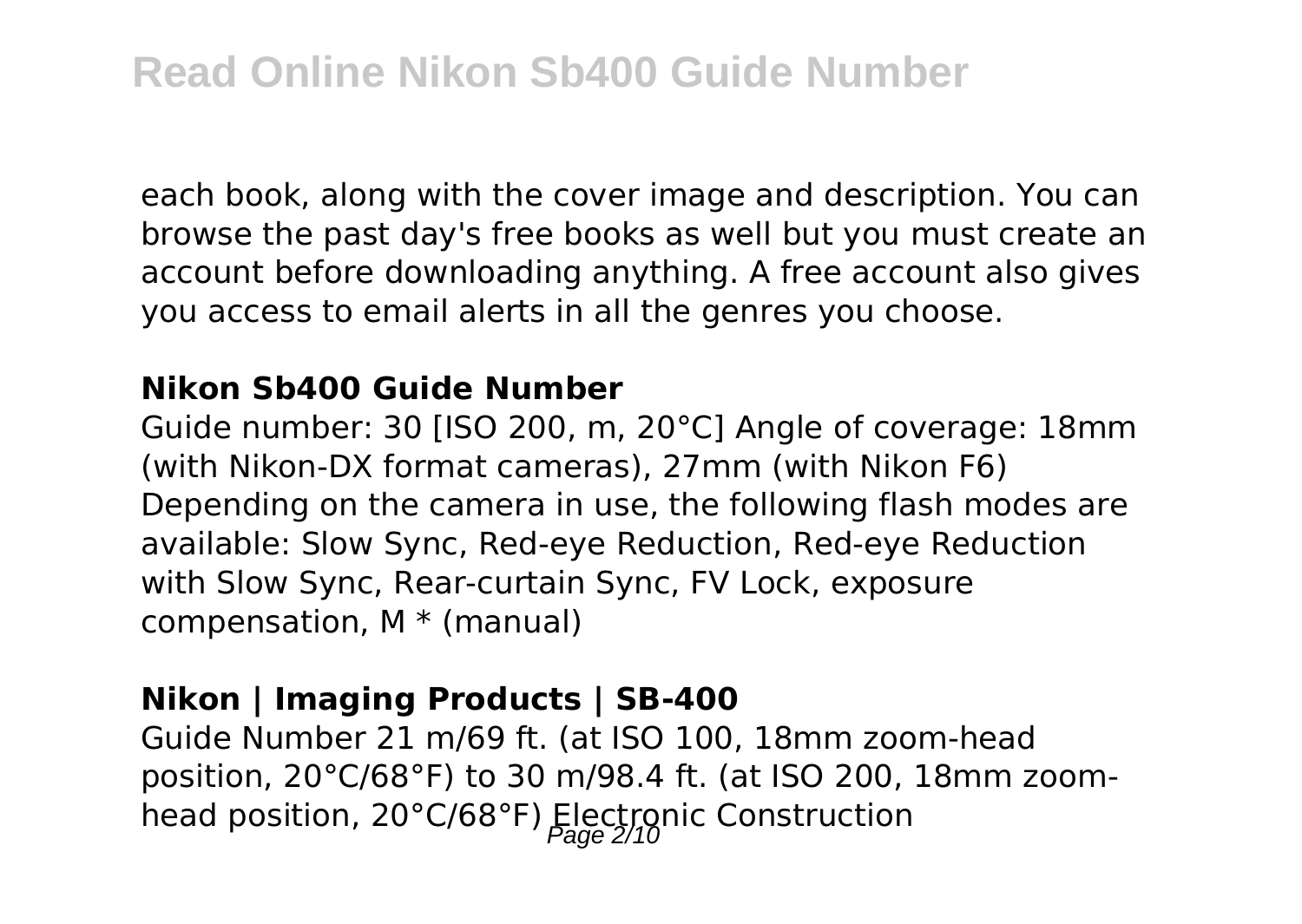## **SB-400 Speedlight Unit from Nikon**

Guide number (20°C/68°F) ... Angle of coverage. Light distribution covers an 18mm lens when mounted on a Nikon DX format camera and a 27mm lens when mounted on an F6. Flash mode. i-TTL, M \* (manual) \* Possible with D700, D300 series, D7000, D90, D5100, D5000, D3100, D3000, D60 and D40 series ... Lights up when the SB-400 is recharged and ...

# **Nikon | Imaging Products | SB-400**

Nikon SB-400 (2006-2013) Nikon SB400 flash. (2 AA cells, 6.545 oz./186g with two eneloop cells). My biggest source of support is when you use any of these links, especially this link to it at Amazon, or to it at eBay (see How to Win at eBay) when you get anything, regardless of the country in which you live. Thank you! Ken.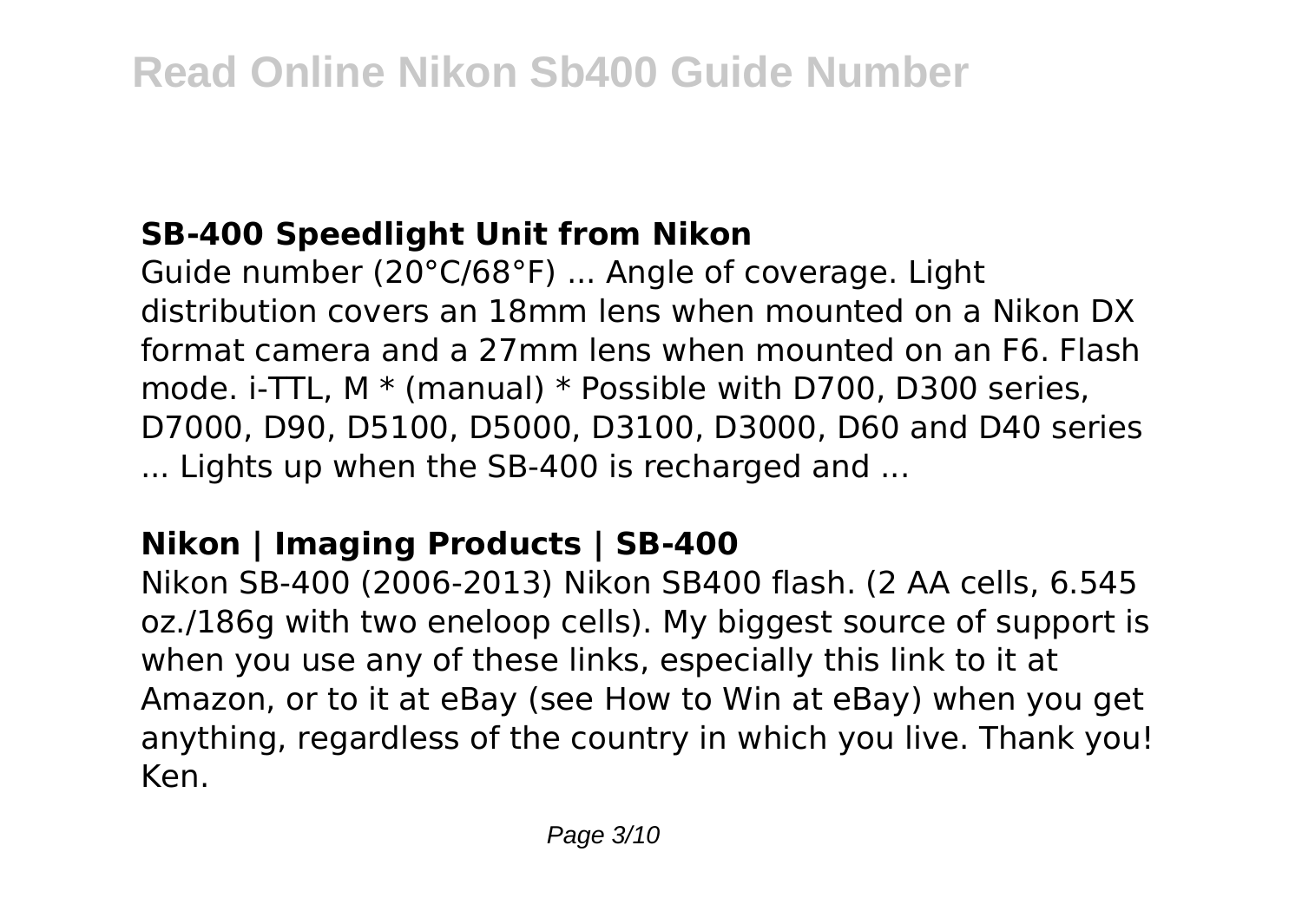#### **Nikon SB-400**

Free Download Nikon SB-400 PDF User Manual, User Guide, Instructions, Nikon SB-400 Owner's Manual. Nikon SB-400 Speedlight is a compact, lightweight flash unit with intuitive controls and bounce capabilities, which is compatible with i-TTL flash operation.

#### **Download Nikon SB-400 PDF User Manual Guide**

Key Features Compatible with i-TTL and M\* flash modes Flash head can be tilted in 4 steps; horizontal, 60, 75 and 90 degrees Flash shooting distance range: 0.6m - 20m (depends on the ISO setting) Guide number: 30 [ISO 200, m, 20°C] Angle of coverage: 18mm (with Nikon-DX forma

#### **Nikon SB400 — Moler's Camera, Inc.**

With its powerful guide number of 21, the SB-400 is an ideal flash unit for beginners in  $\frac{\text{digital}}{\text{Pade}}$  4/10 LR photography, but it is also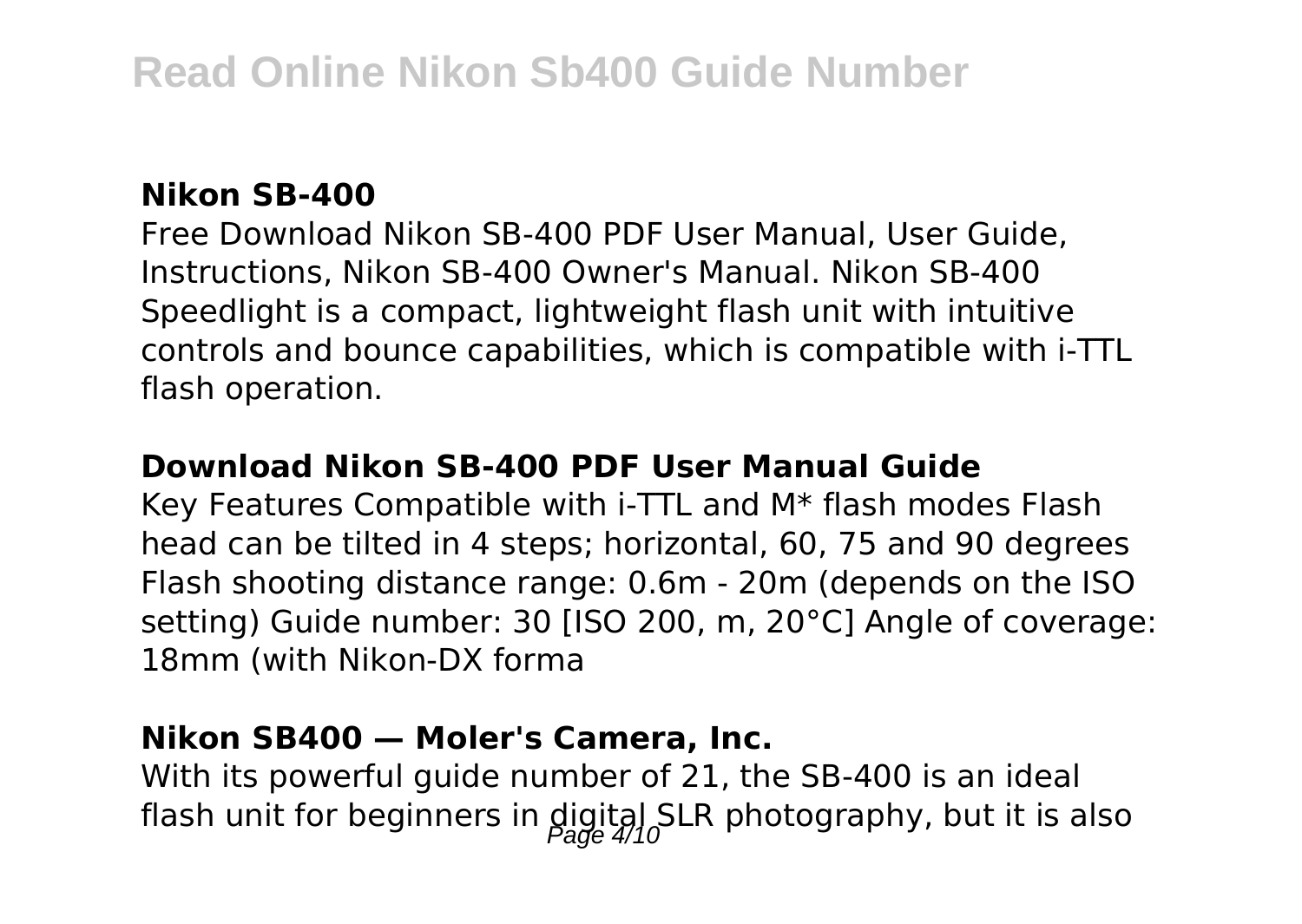useful for hobbyists and professionals looking for a handy i-TTL flash unit offering an effortless bounce flash function.

### **Amazon.com : Nikon SB-400 AF Speedlight Flash for Nikon ...**

Does any one know what the guide number for Nikon SB910 OR SB900 at ISO 100. Metz flash price 629.99. Nikon flash price 499.00 on sale as of Sept. 27, 2014. At the risk of sounding harsh it doesn't sound like you know a lot of how guide numbers are calculated. In order to compare guide numbers you have to know the angle of view of the coverage.

**WHAT IS the guide number at ISO 100 for Nikon SB910 ...** Nikon specifies 450g with four 1.5V alkaline AA cells, 360g empty. (the SB-600 is 13.75 oz (390g) loaded, or 300g (10.6 oz.) empty.) Included top. Nikon throws-in more toys with the SB-700 than with the SB-600. This SB-700 also includes: Nikon Diffusion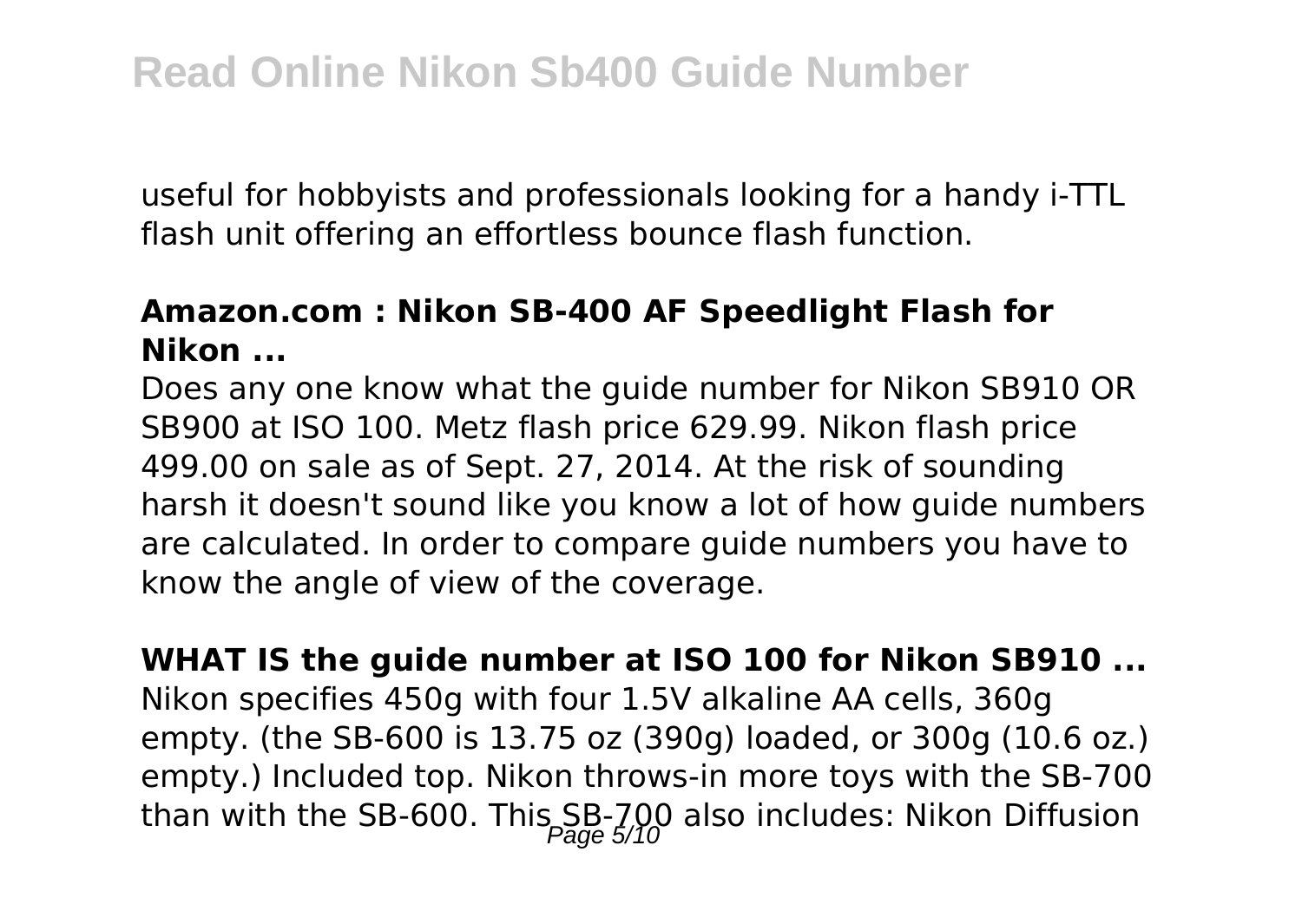Dome SW-14H. This lets you use fisheyes and other crazy lenses without any hot spots.

#### **Nikon SB-700 - Ken Rockwell**

The Guide Number (GN) is as much about the reflector coverage angle as about the power level.. If the GN of one flash is specified as GN 180, but its narrow zoom coverage angle is concentrating all the power to only illuminate a small bright spot on the wall, and another flash specifies GN 90, but its wide reflector is illuminating the entire room, then we don't know much about the difference.

#### **Compare Power Rating of Camera Flashes with Guide Numbers**

The second 'designed for the D40' accessory today is the SB-400 Speedlight, a compact yet powerful external flash with a tilting front (horizontal, 60, 75 and 90 degrees). This unit has a guide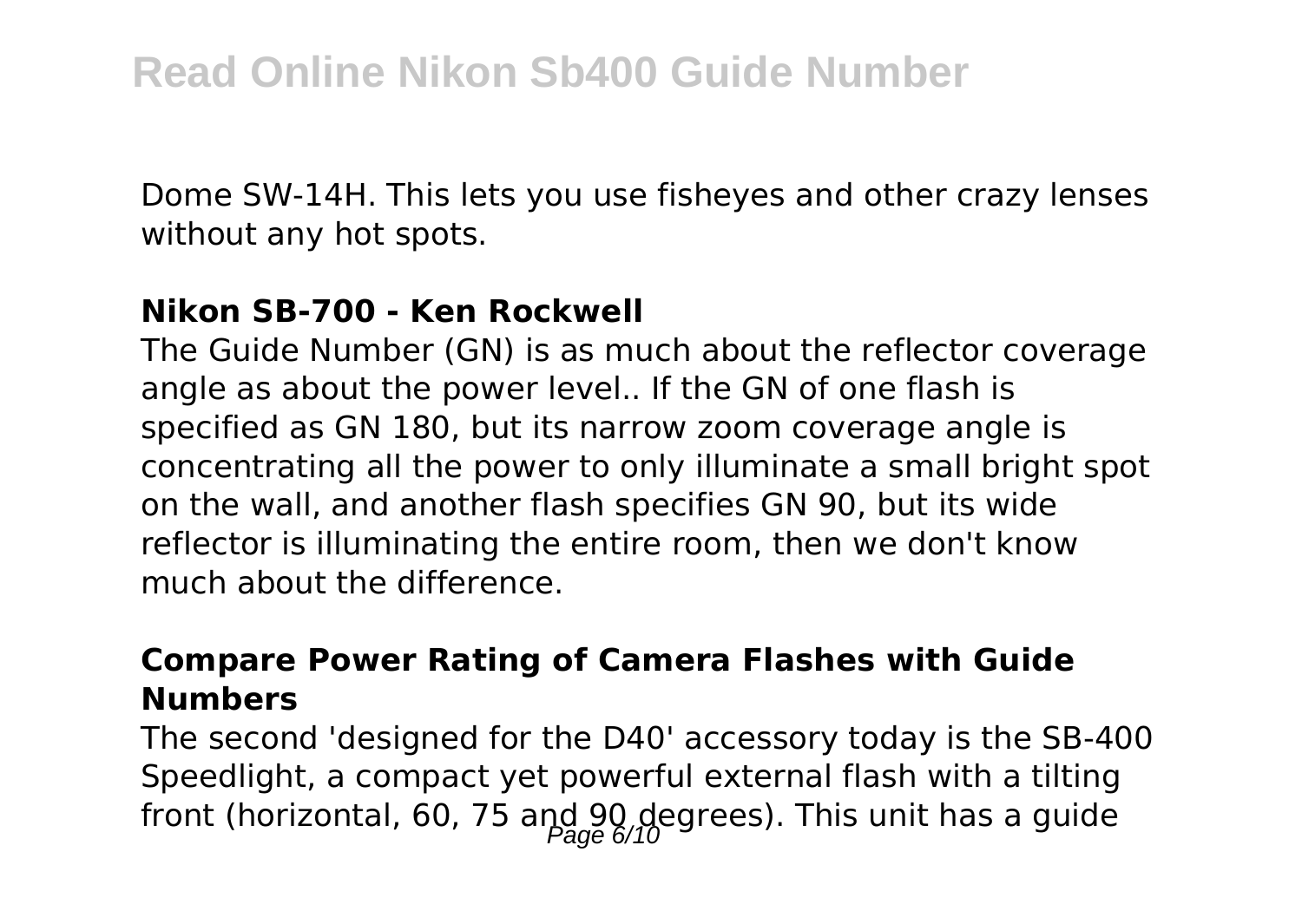number of 21 (m at ISO 100 at 18mm) and has a shooting distance of 60 cm to 20 m (2 to 66 ft).

#### **Nikon SB-400 Speedlight: Digital Photography Review**

Nikon SB-400 Speedlight SPEED LIGHT Compact Lightweight Flash Flash EXC++.  $$443.00 + $49.00$  shipping. Make Offer -Nikon SB-400 Speedlight SPEED LIGHT Compact Lightweight Flash Flash EXC++. Nikon Speedlite SB-400 Strobe Flash Creative Lighting System Camera support. \$296.00. Free shipping.

#### **Nikon Sb 400 for sale | eBay**

View and Download Nikon SB-400 product brochure online. Nikon SB-400 Speedlights: Product Brochure. SB-400 Camera Flash pdf manual download. Also for: Sb-600, Sb-800, Sb-r200, Su-800.

# **NIKON SB-400 PRODUCT BROCHURE Pdf Download.**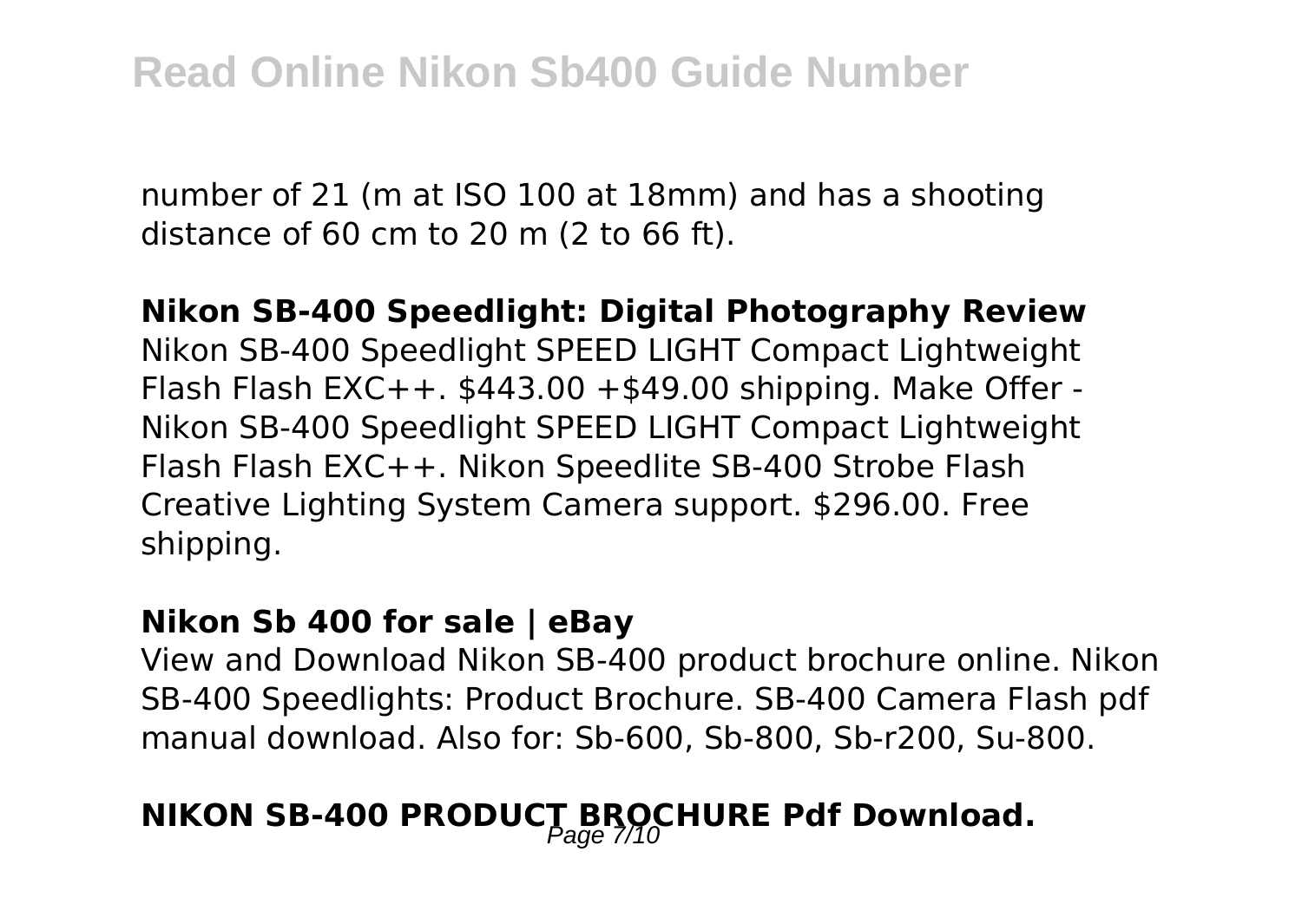# **Read Online Nikon Sb400 Guide Number**

157.5/48. Some manuals and details also show an alternative guide number on some cameras where the metre guide number is one greater when the flash is operated in manual mode. The SB400\* flash is not able to be used as a slave flash or with a commander function as a part of the creative lighting system.

#### **Flash Guide Numbers on Nikon Flash**

Related: nikon sb-400 speedlight nikon sb-600 nikon sb800 nikon d750 nikon 70-200 2.8 nikon sb-300 nikon sb-500 nikon sb-900 nikon sb-400 diffuser nikon speedlight Refine more Format

### **nikon sb-400 | eBay**

The SB-400 has a guide number of 21 (m at ISO 100 at 18 mm) and a shooting distance of 60 cm to 20 m (2 to 66 feet). Wide angle flash coverage supports lenses as wide as 18 mm on Nikon DX-format DSLRs and 27 mm on a Nikon F6. The bounce is fully adjustable up to 90° (there are click stops at 0°, 60°, 75°, and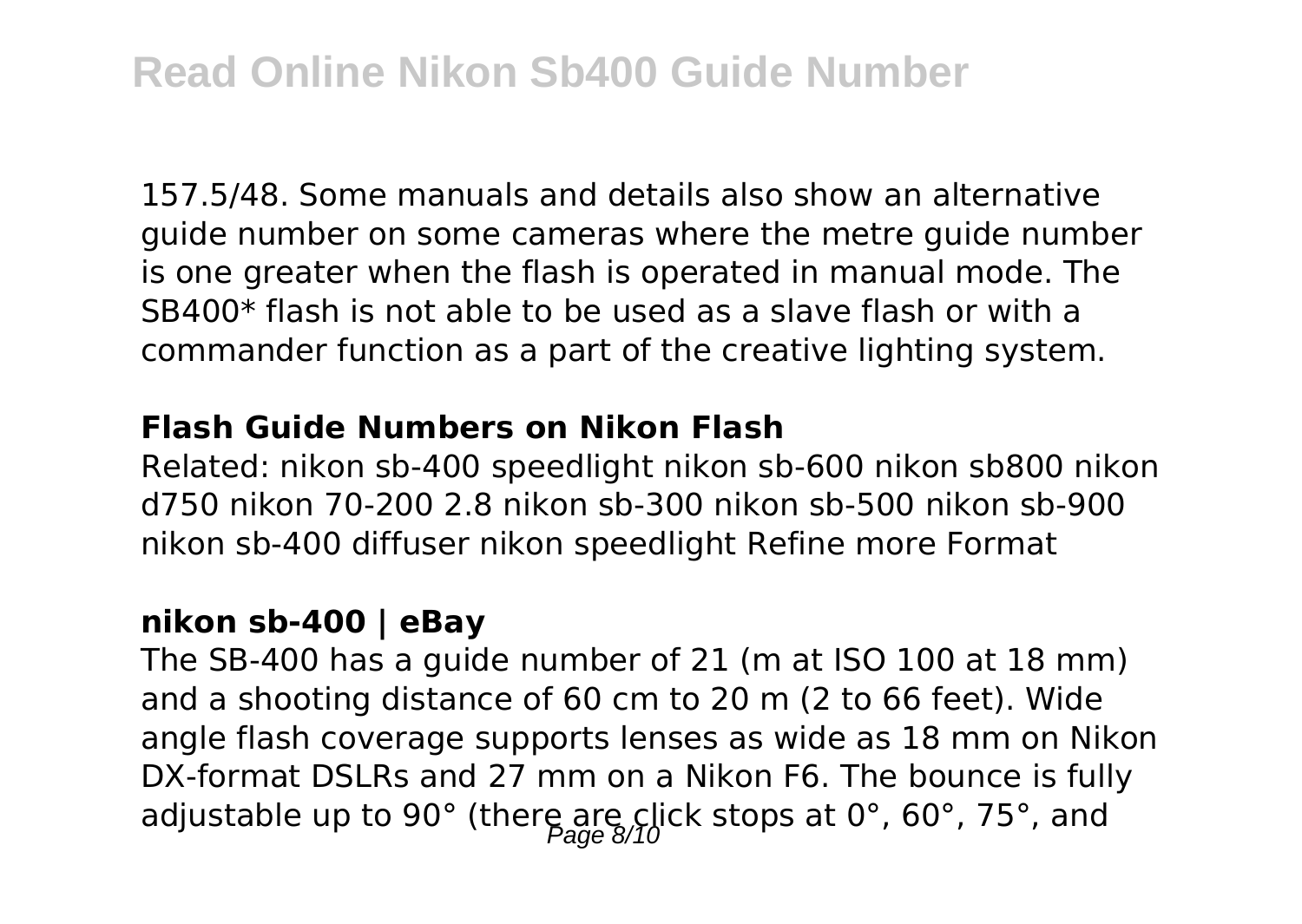# **Read Online Nikon Sb400 Guide Number**

90°).

### **Nikon SB-400 Speedlight Review | Frequent Business Traveler**

The compact, lightweight SB-300 AF Speedlight makes it easier than ever to harness the power of a Nikon Speedlight. With its simple operation, excellent performance and approachable price tag, the SB-300 AF Speedlight belongs in the camera bag of every D-SLR or accessory-shoe equipped COOLPIX owner.

### **Nikon SB-300 AF Speedlight | Speedlight Flash for Nikon D ...**

Current models (guide numbers - ISO 100, 35FF): SB-300 and SB-N7 (GN 59 ft, 18 m @ 27 mm) Nikon's latest smaller shoe mount flash unit which replaces SB-400. It is less powerful than SB-400 and uses AAA-size batteries.